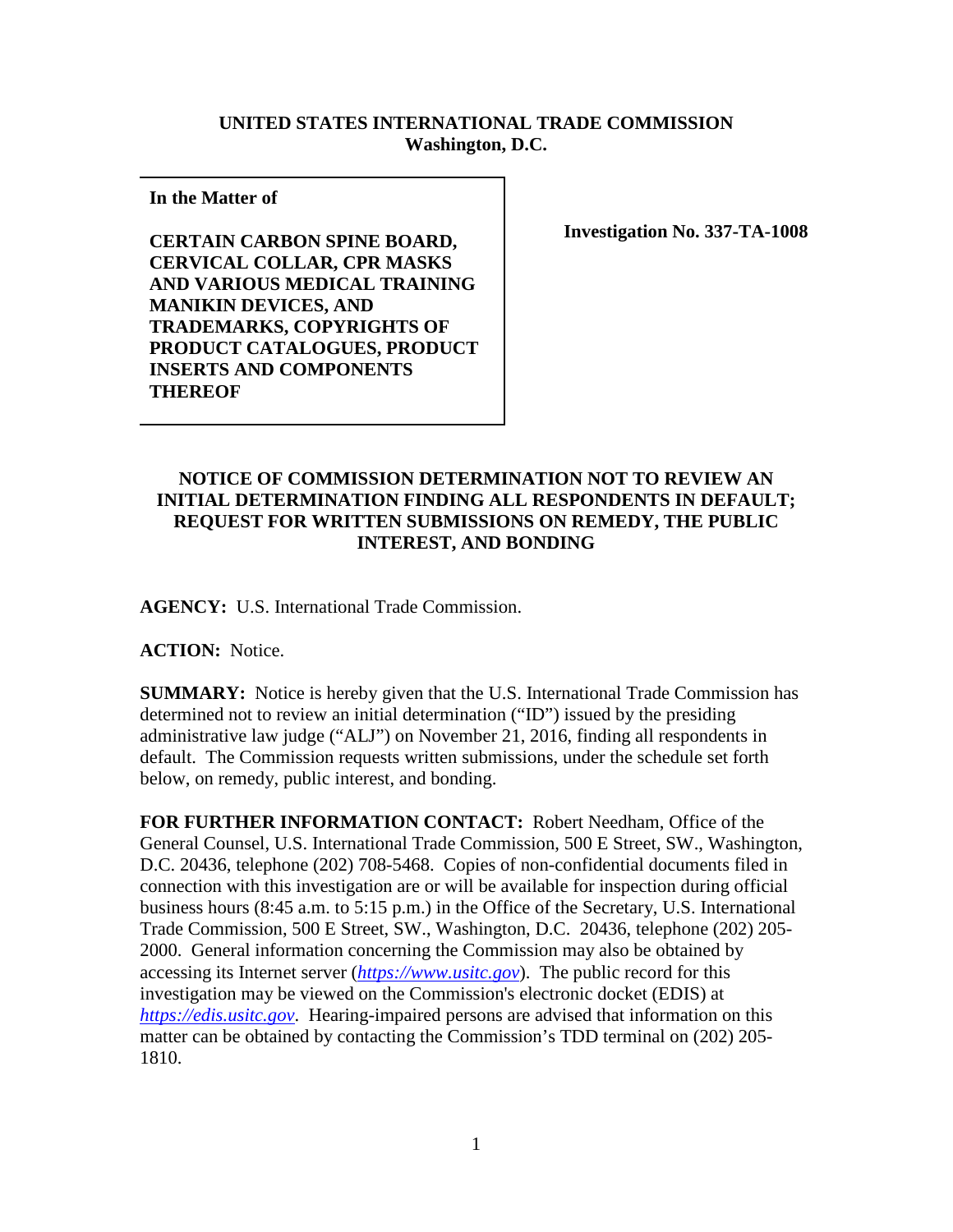**SUPPLEMENTARY INFORMATION**: The Commission instituted this investigation on June 24, 2016, based on an amended complaint, as supplemented, filed by Laerdal Medical Corp. of Wappingers Falls, New York, and Laerdal Medical AS of Stavanger, Norway (together, "Laerdal"). 81 FR 41349-50. The investigation was instituted to determine whether there is a violation of section 337 of the Tariff Act of 1930, as amended, 19 U.S.C. 1337 ("section 337"), in the importation into the United States, the sale for importation, and the sale within the United States after importation of certain carbon spine board, cervical collar, CPR masks, various medical training manikin devices, trademarks, copyrights of product catalogues and products inserts, and components thereof by reason of infringement of one or more of U.S. Patent No. 6,090,058, U.S. Trademark Registration No. 3,476,656, or U.S. Copyright Registration Nos. VA 1-879-023 and VA 1-879-026, or by reason of trade dress misappropriation and infringement. *Id.* at 41349. The Commission's notice of investigation named as respondents Shanghai Evenk International Trading Co., Ltd., Shanghai Honglian Medical Instrument, Development Co., Ltd., and Shanghai Jolly Medical Education Co., Ltd., all of Shanghai, China; Zhangjiagang Xiehe Medical Apparatus & Instruments Co., Ltd., Zhangjiagang New Fellow Med Co., Ltd., Jiangsu Yongxin Medical Equipment Co., Ltd., and Jiangsu Yongxin Medical-Use Facilities Making, Co., Ltd, all of Zhangjiagang City, China; Jiangyin Everise Medical Devices Co., Ltd., of Jiangyin City, China; Medsource International Co., Ltd. and Medsource Factory, Inc. of PuDong, China; and Basic Medical Supply, LLC of Richmond, Texas. *Id.* at 41350.The Office of Unfair Import Investigations ("OUII") was also named as a party. *Id.*

All respondents were served with a copy of the complaint and notice of investigation. *See* OUII Default Motion Response (Oct. 31, 2016) at 3 and Ex. A.On October 20, 2016, Laerdal filed a motion requesting that the ALJ order all respondents to show cause why they should not be held in default for failing to respond to the complaint and notice of investigation. On October 31, 2016, OUII filed a response in support of Laerdal's motion.

On November 7, 2016, the ALJ ordered all of the respondents to show cause why they should not be held in default, and set a response deadline of November 14, 2016. Order No. 5. No responses were filed. On November 21, 2016, the ALJ issued the subject ID (Order No. 6) finding all respondents in default pursuant to Commission Rules 210.16 and 210.17. No petitions for review of the ID were filed. On December 1, 2016, Laerdal indicated that it was not seeking a general exclusion order.

The Commission has determined not to review the subject ID.

Section  $337(g)(1)$  and Commission Rule 210.16(c) authorize the Commission to order relief against a respondent found in default, unless, after considering the public interest, it finds that such relief should not issue.

In connection with the final disposition of this investigation, the Commission may: (1) issue an order that could result in the exclusion of articles manufactured or imported by the defaulting respondents; and/or (2) issue cease and desist orders that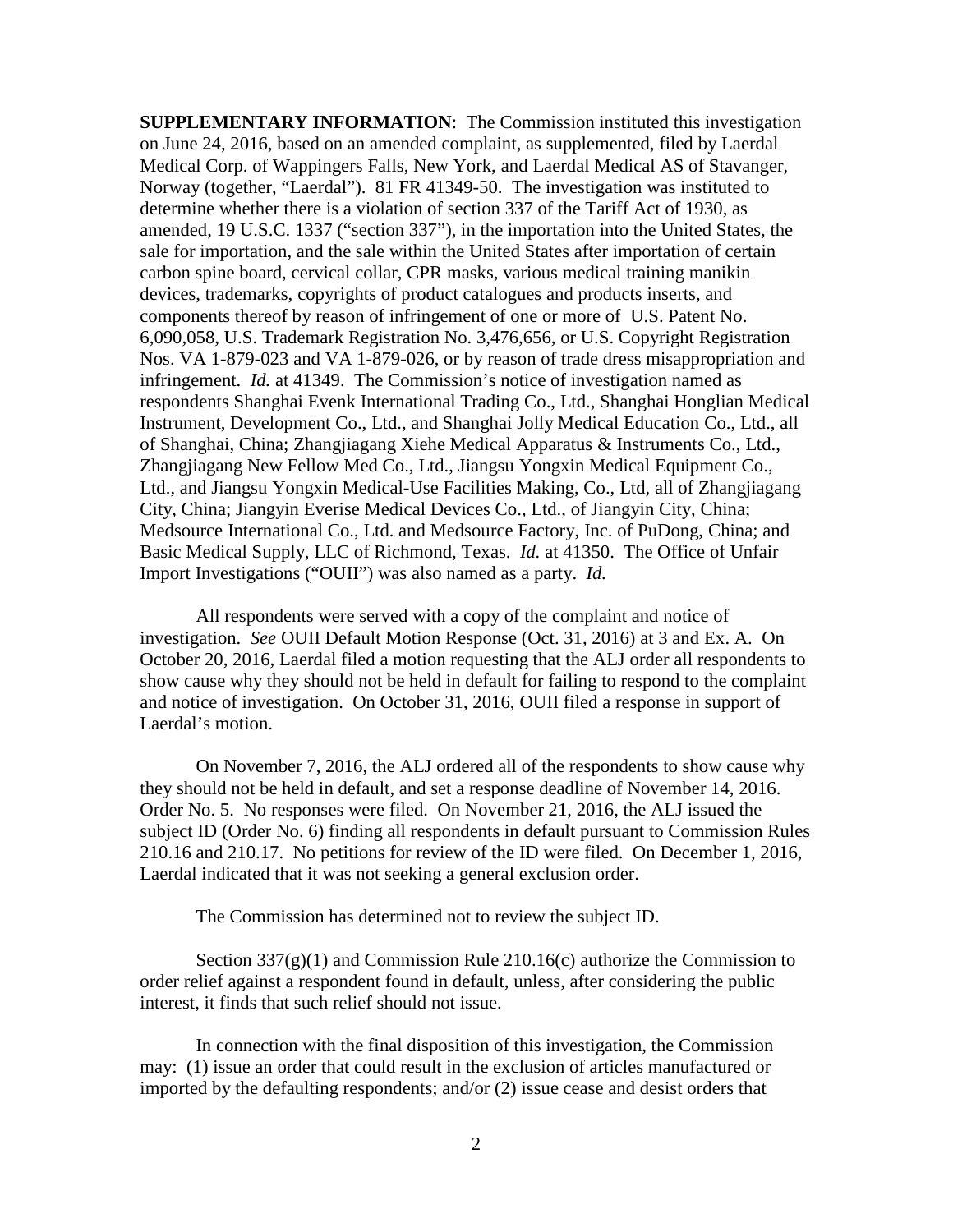could result in the defaulting respondents being required to cease and desist from engaging in unfair acts in the importation and sale of such articles. Accordingly, the Commission is interested in receiving written submissions that address the form of remedy, if any, that should be ordered. If a party seeks exclusion of an article from entry into the United States for purposes other than entry for consumption, the party should so indicate and provide information establishing that activities involving other types of entry either are adversely affecting it or likely to do so. For background, see *Certain Devices for Connecting Computers via Telephone Lines*, Inv. No. 337–TA–360, USITC Pub. No. 2843, Comm'n Op. at 7-10 (December 1994).

If the Commission contemplates some form of remedy, it must consider the effects of that remedy upon the public interest. The factors that the Commission will consider include the effect that the exclusion order and/or cease and desists orders would have on (1) the public health and welfare, (2) competitive conditions in the U.S. economy, (3) U.S. production of articles that are like or directly competitive with those that are subject to investigation, and (4) U.S. consumers. The Commission is therefore interested in receiving written submissions that address the aforementioned public interest factors in the context of this investigation.

If the Commission orders some form of remedy, the U.S. Trade Representative, as delegated by the President, has 60 days to approve or disapprove the Commission's action. *See* Presidential Memorandum of July 21, 2005, 70 Fed. Reg. 43251 (July 26, 2005). During this period, the subject articles would be entitled to enter the United States under bond, in an amount determined by the Commission and prescribed by the Secretary of the Treasury. The Commission is therefore interested in receiving submissions concerning the amount of the bond that should be imposed if a remedy is ordered.

**WRITTEN SUBMISSIONS:** Parties to the investigation, interested government agencies, and any other interested parties are encouraged to file written submissions on the issues of remedy, the public interest, and bonding. Laerdal and OUII are requested to submit proposed remedial orders for the Commission's consideration. Laerdal is also requested to state the HTSUS numbers under which the accused products are imported, and to state the dates that the patents expire. Laerdal is further requested to supply identification information on any known importers.

Written submissions and proposed remedial orders must be filed no later than the close of business on January 5, 2017. Reply submissions must be filed no later than the close of business on January 12, 2017. No further submissions on these issues will be permitted unless otherwise ordered by the Commission.

Persons filing written submissions must file the original document electronically on or before the deadline stated above and submit eight true paper copies to the Office of the Secretary pursuant to section 210.4(f) of the Commission's Rules of Practice and Procedure (19 CFR 210.4(f)). Submissions should refer to the investigation number (''Inv. No. 337–TA–1008'') in a prominent place on the cover page and/or the first page. (*See* Handbook for Electronic Filing Procedures, [https://www.usitc.gov/secretary/](https://www.usitc.gov/secretary)